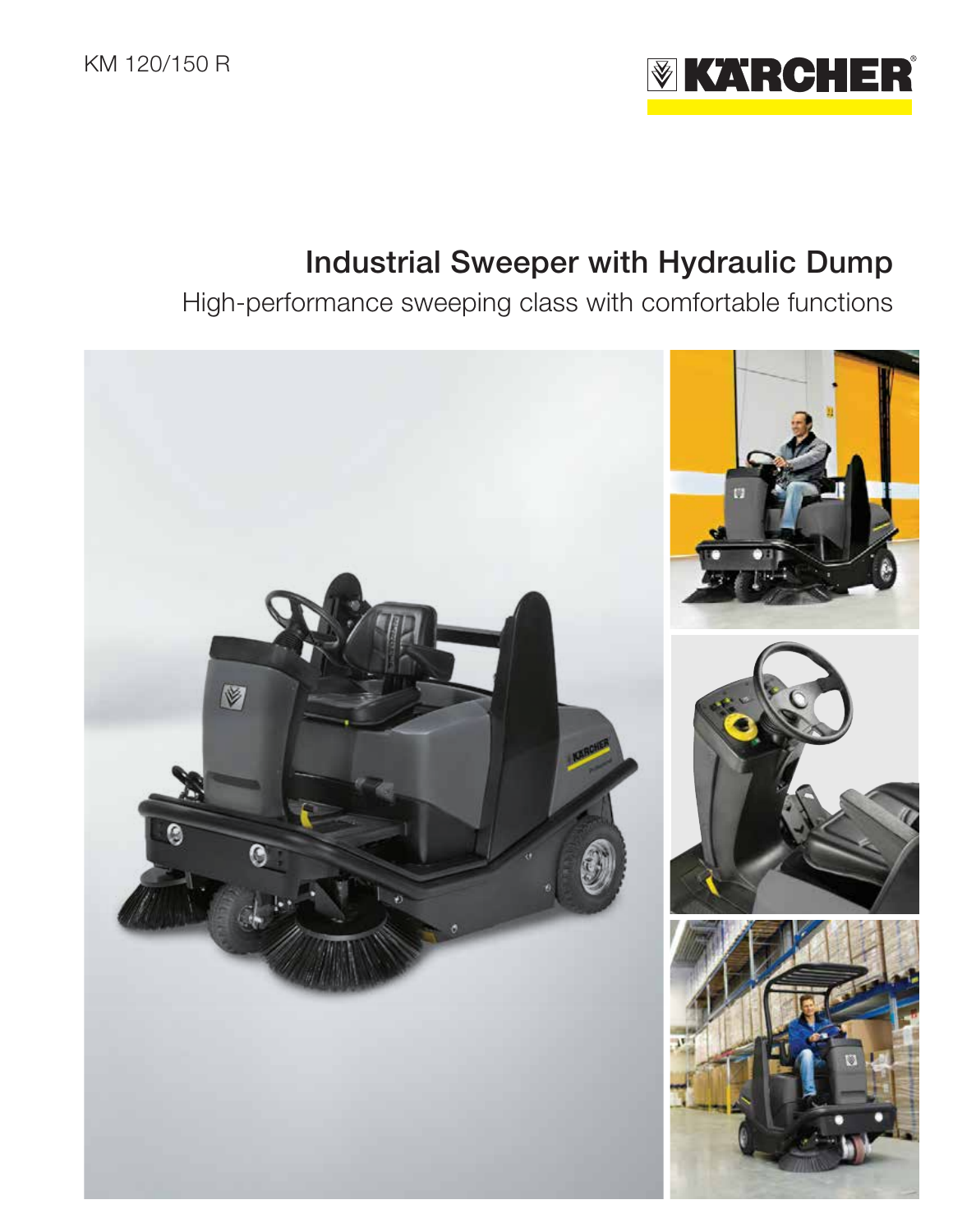# KM 120/150 R



# Battery or LPG-powered ride-on sweeper built for tough applications with high dump.

The KM 120/150 R sweepers are industrial-duty, ride-on sweepers featuring Kärcher's EASY™ Operation system that allows a single knob to control all sweeping functions greatly reducing the time needed to train personnel. The KM 120/150 R features a completely adjustable roller brush; adjustable vacuum power; forward and reverse drive; heavy-duty, durable and dependable hydraulic container lift that is cable free as well as a variety of optional accessories to customize or modify the unit for numerous interior and exterior specialty sweeping functions.



## Main roller brush with ECO function

- **Adjustable main broom fixed or floating**
- **Fast main roller brush changeover without the need for tools.**
- Increased main roller brush durability; reduced sweeping costs.
- **After switching off the engine or roller brush, the sweeper** automatically returns to a fixed position.

### Hydraulic container lift

- Hydraulic container lift from 1.6 to 4.9 ft.
- **Low dust emissions.**
- **Easy container cleaning.**
- 39.6 gallon waste container.

## **Working lights**

- Also suitable for use at dusk (e.g. in winter months).
- **Increased working safety.**

## Patented Dust Filter

Water-resistant synthetic pleated filter is 99.5% efficient!

## 6 Simple Control Knob

- **Easy to understand, no confusion**
- Variable Speed in Forward and Reverse for different spaces and operators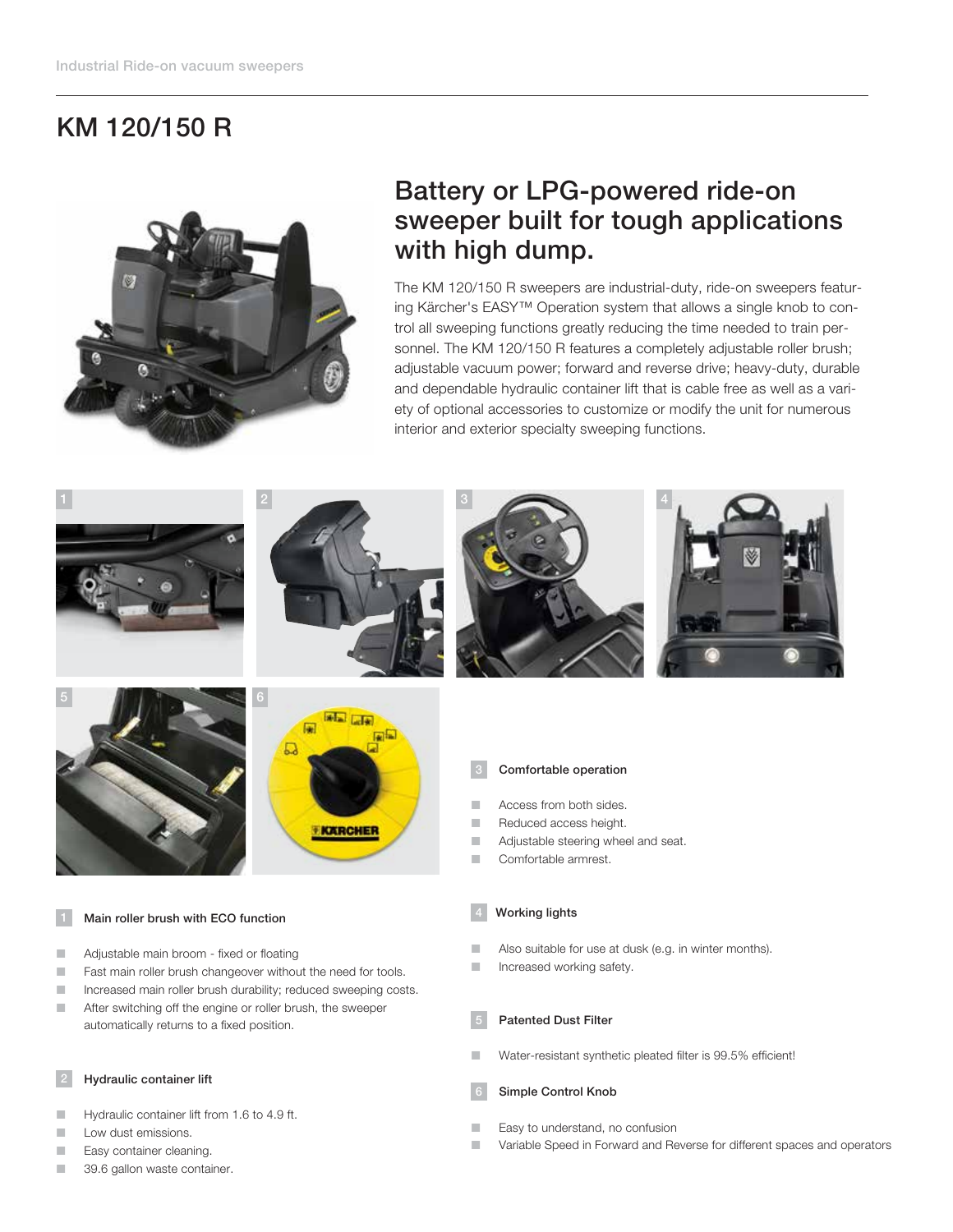## MKARCH



## 7 Side Broom Control

- **Lever on control panel lowers and raiser side broom**
- **Litter Gate Foot Pedal Control opens sweeping chamber to** accept larger debris

## 8 Overthrow style sweeping

**Allows large hopper to be filled right up to the 39.6 gallon capacity** 





## 9 Optional Broom Accessories

- Soft Main Broom for fine dust
- **Hard Main Broom for heavier objects**
- Soft Side Broom
- **Hard Side Broom**

## 4 Equipment Options

- **Name Overhead guard**
- Weather Cab (LPG models only)

# Technical data

| KM 120/150 R Lpg     | KM 120/150 R Bp     |
|----------------------|---------------------|
| KM 120/150 R Lpg 2SB | KM 120/150 R Bp 2SB |

|                                        | Ergonomic operating concept<br>Adjustable main roller brush - fixed or floating<br>Automatic cleaning system (optional) | Ergonomic operating concept<br>$\blacksquare$ Adjustable main roller brush – fixed or floating<br>Automatic cleaning system (optional) |
|----------------------------------------|-------------------------------------------------------------------------------------------------------------------------|----------------------------------------------------------------------------------------------------------------------------------------|
| <b>Technical data</b>                  |                                                                                                                         |                                                                                                                                        |
| <b>Drive</b>                           | 4-stroke LPG engine / Honda                                                                                             | DC motor                                                                                                                               |
| Power                                  | GX390 11 HP**                                                                                                           | 24 V / 2.3 kW                                                                                                                          |
| Max. area performance                  | 103,334 / 124,860 ft <sup>2</sup> /hr (9,600 / 11,600 m <sup>2</sup> /hr)                                               | 77,500 / 93,645 ft <sup>2</sup> /hr (7,200 / 8,700 m <sup>2</sup> /hr)                                                                 |
| Working width (main broom)             | 33.5" (850 mm)                                                                                                          | 33.5" (850 mm)                                                                                                                         |
| Working width with 1 or 2 side brushes | 47" / 57" (1,200 mm / 1,450 mm)                                                                                         | 47" / 57" (1,200 mm / 1,450 mm)                                                                                                        |
| Waste container                        | 5.3 ft <sup>3</sup> (150 m <sup>3</sup> )                                                                               | 5.3 ft <sup>3</sup> (150 m <sup>3</sup> )                                                                                              |
| Climbing ability                       | 18 %                                                                                                                    | 12%                                                                                                                                    |
| Working speed                          | 5 mph (8 km/h)                                                                                                          | $3.7$ mph (6 km/h)                                                                                                                     |
| Filter area                            | 97 ft <sup>2</sup> (9 m <sup>2</sup> )                                                                                  | 97 ft <sup>2</sup> (9 m <sup>2</sup> )                                                                                                 |
| Weight <sup>†</sup> lbs.               | 1,323 lbs. / 1,345 lbs. (600 kg / 610 kg)                                                                               | 1,058 lbs / 1,080 lbs (480 / 490)                                                                                                      |
| Dimensions (L x W x H)                 | 74.8" x 48.1" x 54.7"<br>$(1,900$ mm x 1,223 mm x 1,390 mm)                                                             | 74.8" x 48.1" x 54.7"<br>$(1,900$ mm x 1,223 mm x 1,390 mm)                                                                            |
| Equipment                              |                                                                                                                         |                                                                                                                                        |

| Manual / automatic filter cleaning system<br>$\blacksquare$ / $\square$<br>$\blacksquare / \square$<br>Adjustable main roller brush<br>Floating main roller brush<br>Adjustable suction power<br>Battery and charger included<br>Hydraulic container lift | Round polyester filter |                           |
|-----------------------------------------------------------------------------------------------------------------------------------------------------------------------------------------------------------------------------------------------------------|------------------------|---------------------------|
|                                                                                                                                                                                                                                                           |                        |                           |
|                                                                                                                                                                                                                                                           |                        |                           |
|                                                                                                                                                                                                                                                           |                        |                           |
|                                                                                                                                                                                                                                                           |                        |                           |
|                                                                                                                                                                                                                                                           |                        |                           |
|                                                                                                                                                                                                                                                           |                        |                           |
| Base Model* 9.840-859.0   9.841-127.0                                                                                                                                                                                                                     | Order No.              | 1.511-109.0   1.511-209.0 |
| No Batteries (includes battery connectors)<br>9.840-891.0                                                                                                                                                                                                 |                        |                           |
| 9.840-763.0   9.841-128.0<br><b>360 AH Batteries</b>                                                                                                                                                                                                      |                        |                           |
| 9.840-764.0   9.841-129.0<br><b>312 AH AGM Batteries</b>                                                                                                                                                                                                  |                        |                           |

Included in delivery. \* Base model machine does not include batteries or charger. † Weight without batteries installed \*\* Net horsepower per manufacturer's ratings